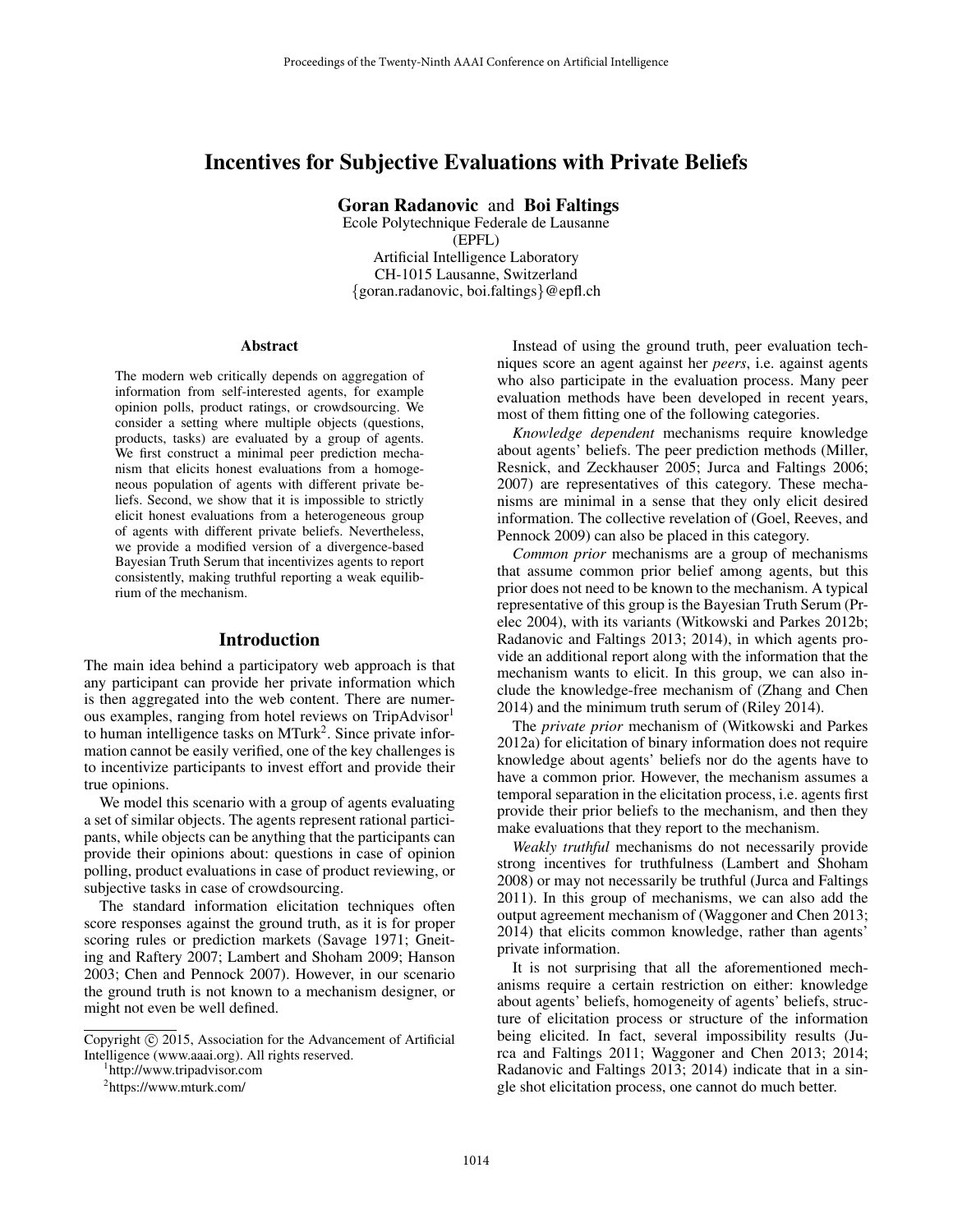It is often the case, however, that one wants to elicit information about several statistically similar objects from the same group of agents. For example, in product reviewing, a certain group of agents might rate several products that are a priori similar to each other. Another example is crowdsourcing where a single agent solves multiple (subjective) tasks.

These type of settings have already been analyzed by (Witkowski and Parkes 2013) and (Dasgupta and Ghosh 2013) that introduce private prior mechanisms for elicitation of binary information. The key difference between the two settings is that (Witkowski and Parkes 2013) assumes that agents receive their private information in a similar fashion, while (Dasgupta and Ghosh 2013) does not. In other words, for the former setting, agents have homogeneous characteristics, although their beliefs are private, while for the latter, agents are considered to be entirely heterogeneous, both in how they obtain their private information and in their beliefs.

We build on their ideas and construct two private prior mechanisms, one for a homogeneous population of agents, and another for a heterogeneous population. For a homogeneous population, we show a minimal mechanism that requires only a single report. Unlike the mechanism from (Witkowski and Parkes 2013), our minimal mechanism does not require a knowledge of a *belief change bound*, and can be applied to non-binary domains.

For heterogeneous populations, we show that for nonbinary values, no minimal mechanism is incentive compatible in general case. The mechanism in (Dasgupta and Ghosh 2013) can achieve truthfulness because it is restricted to elicitation of binary information, and makes additional assumptions. We show another alternative that works for any number of values but is not minimal, i.e. requires an additional prediction report. It modifies the approach of (Radanovic and Faltings 2014) to encourage *consistent* (non-random) reports. Since truthful reporting is a consistent behaviour, the novel mechanism is (weakly) incentive compatible.

## The Setting

We are interested in a scenario where a group of agents are asked to provide their opinions regarding a priori similar objects. We follow the usual peer prediction setting, where agents' opinions are formed stochastically. Our setting has the following structure.

There are  $M \gg 1$  different objects  $\{o_1, ..., o_M\}$  with properties defined by a random variable  $\Omega$  that takes values in a finite discrete set  $\{\omega, ...\}$ . For each object,  $\Omega$  is generated stochastically according to a distribution  $Q(\Omega = \omega)$ .

When an agent evaluates an object *o*, she receives a private signal  $X^{\delta}$  that represents her evaluation of object  $o$ . The private signal takes values in  $\{x, y, z, ...\}$  and is obtained by sampling a distribution  $Q(X^o | \Omega = \omega)$ . Naturally, this means that objects with the same properties  $\Omega$  should generate the same histogram of opinions, though a single agent might have different opinion about different objects.

As in the standard peer prediction settings (e.g. (Miller, Resnick, and Zeckhauser 2005; Prelec 2004)), private signals  $X_{a_1}^o$  and  $X_{a_2}^o$  of two different agents  $a_1$  and  $a_2$  who evaluate the same object  $o$  are conditionally independent

given  $\Omega = \omega$ , i.e.  $Q(X_{a_2}^o | X_{a_1}^o, \Omega = \omega) = Q(X_{a_2}^o | \Omega = \omega)$ . Moreover, distributions  $\tilde{Q}(\Omega)$  and  $Q(X^o|\Omega)$  are fully mixed, i.e.  $Q(\Omega = \omega) > 0$  and  $Q(X^{\circ} = x | \Omega = \omega) > 0$ , while signals  $X_{a_1}^o$  and  $X_{a_2}^o$  are stochastically relevant, i.e. there exists z such that  $Q(\tilde{X}_{a_2}^{\tilde{o}} = z | X_{a_1}^{\circ} = x) \neq Q(X_{a_2}^{\circ} = z | X_{a_1}^{\circ} = y)$ for  $x \neq y$ .

A mechanism does not have access to the true values of  $Q(\Omega)$  and  $Q(X|\Omega)$ . On the other hand, agents form beliefs regarding the true values, and these beliefs can be different for different agents, i.e. agents do not have a common belief.

We distinguish two types of populations. In a *homogeneous* population, agents might have different private beliefs, but their private signals are generated in a similar fashion, i.e.  $Q(X_{a_1}^o | \Omega = \omega) = Q(X_{a_2}^o | \Omega = \omega)$  for two different agents  $a_1$  and  $a_2$  who evaluate an object o of type  $\omega$ . Again, notice that agents  $a_1$  and  $a_2$  might have different beliefs about distribution  $Q(X|\Omega = \omega)$ . In a *heterogeneous* population, agents might have different beliefs and their private signals might be generated using different probability distribution functions, i.e.  $Q(X_{a_1}^o | \Omega = \omega)$  can differ from  $Q(X_{a_2}^o | \Omega = \omega).$ 

We denote an agent  $a$ 's belief about true distributions  $Q(X^o|\Omega)$  and  $Q(\Omega)$  with  $R_a(X^o|\Omega)$  and  $R_a(\Omega)$ . An agent  $a_1$ , who evaluated object  $o_1$ , has two important components in her belief system. The *prior* belief  $Pr(X_{a_2}^{o_2} = x)$ , also denoted by  $Pr(x)$ , is a belief regarding the private signal of another agent  $a_2$  who evaluated object  $o_2$  that is not evaluated by agent  $a_1$ . This belief can be easily calculated from  $R_{a_1}(\Omega)$  and  $R_{a_1}(X^o|\Omega)$  using:

$$
Pr(X_{a_2}^{o_2} = x) = \sum_{\omega} R_{a_1}(X_{a_2}^{o_2} = x | \Omega = \omega) R_{a_1}(\Omega = \omega)
$$

The *posterior* belief  $Pr(X_{a_2}^{o_1} = y | X_{a_1} = x)$ , also denoted by  $Pr(y|x)$ , is a belief regarding a private signal of another agent a2, often called *peer* agent, that evaluated the same object as agent  $a_1$ . This belief can be calculated using the conditional independence of  $X_{a_1}^{o_1}$  and  $X_{a_2}^{o_1}$ :

$$
Pr(X_{a_2}^{o_1} = y | X_{a_1}^{o_1} = x) =
$$
  

$$
\sum_{\omega} R_{a_1}(X_{a_2}^{o_1} = y | X_{a_1}^{o_1} = x, \Omega = \omega) R_{a_1}(\Omega = \omega | X_{a_1}^{o_1} = x)
$$

where by Bayes' rule:

$$
R_{a_1}(\Omega|X_{a_1}^{o_1}=x)=\frac{R_{a_1}(X_{a_1}^{o_1}=x|\Omega)R_{a_1}(\Omega)}{Pr(X_{a_1}^{o_1}=x)}
$$

 $Pr(X_{a_1}^{o_1} = x)$  is agent  $a_1$ 's prior belief regarding her own evaluation. In our analysis,  $Pr$  refers to a belief of an agent that is being scored, so we do not additionally index it.

Once an agent evaluates an object, she reports her private signal (evaluation) to the mechanism. Since an agent might lie, we denote her report by  $Y$ . Moreover, an agent might also be asked to report her prediction regarding the frequency of reports for an object she evaluated; we denote this prediction by **. When an agent is honest,**  $**F**$  **corre**sponds to her posterior belief.

#### Quadratic Scoring Rule

One of the main tools for elicitation of private beliefs is a class of mechanisms called strictly proper scoring rules.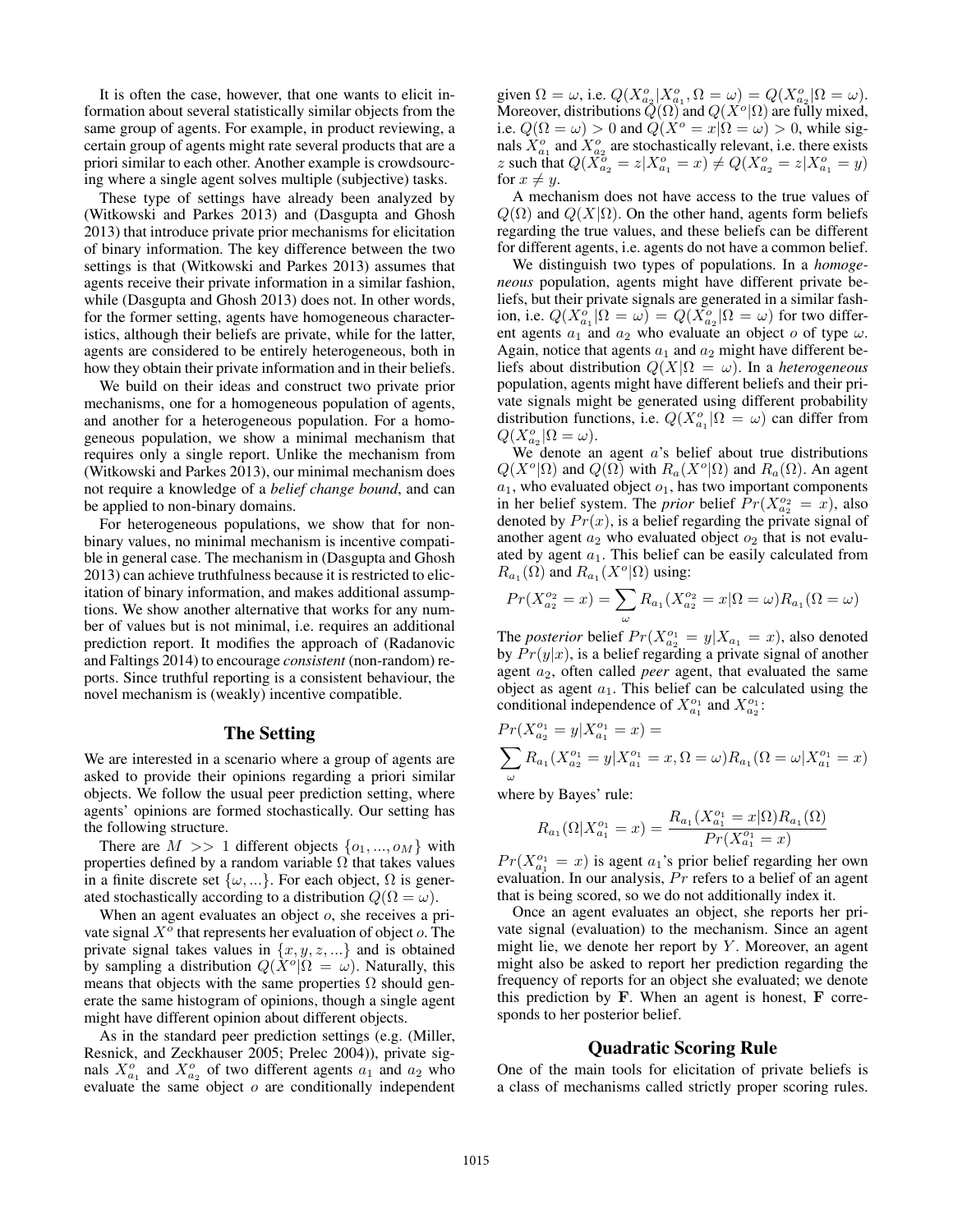Suppose that an agent is asked to report her prediction (belief) F regarding an event whose outcome  $x$  eventually becomes known to the mechanism. For example, in a weather forecast, prediction  $\bf{F}$  is a probability distribution function over possible weather conditions, while  $x$  is the realized weather condition. If the agent is rewarded with a strictly proper scoring rule  $S(\mathbf{F}, x)$ , her reward is in expectation maximized for reporting the true prediction.

In peer prediction settings, prediction F corresponds to an agent's posterior or prior belief  $Pr$  regarding private signals of the other agents. Notice that a proper scoring rule takes as an input an agent's belief (probability distribution function), and not her private signal (scalar value), so it cannot be directly applied in the elicitation of agents' private signals. However, agents' beliefs depend on their private signals, which can be utilized in the elicitation process.

There is a wide variety of strictly proper scoring rules, e.g. logarithmic, spherical or quadratic scoring rules (Gneiting and Raftery 2007). In this paper, we use the quadratic scoring rule defined as:

$$
S(\mathbf{F}, x) = \frac{1}{2} + \mathbf{F}(x) - \frac{1}{2} \sum_{y} \mathbf{F}(y)^2
$$
 (1)

which produces bounded payoffs that take values in [0, 1].

## Homogeneous Populations

We first consider a homogeneous population of agents where opinions of different agents are formed in a similar fashion. Unlike (Witkowski and Parkes 2013), we do not try to learn (estimate) agents' priors, but rather construct an incentive scheme from finite and small number of samples.

We demonstrate that the elicitation of private signals can be done with a minimal mechanism that asks agents to report only their evaluations. We define proxy events linked to the evaluations of other agents whose probabilities are the same as those that would be reported in a prediction report, and use these to construct an expression that an agent expects to be the same as the quadratic scoring rule.

#### Minimal Peer Prediction with Private Priors

Consider an agent  $a_1$  that is asked to provide her opinion regarding an object  $o_1$ . Once agent  $a_1$  evaluates her object to  $X_{a_1}^{o_1}$ , she updates her belief regarding her *peer* agent  $a_2$ , who has also evaluated object  $o_1$ , to  $Pr(\cdot|X_{a_1}^{o_1})$ , where  $\cdot$  denotes any possible evaluation  $\{x, y, z, ...\}$ . If agent  $a_1$  believes that other agents are honest,  $Pr(\cdot|X_{a_1}^{o_1})$  is also her belief about her peer's report.

Now, consider another object  $o_2 \neq o_1$  evaluated by a third agent  $a_3$  and not evaluated by agent  $a_1$ . Agent  $a_1$ 's belief about the evaluation of agent  $a_3$  is  $Pr(\cdot)$ . However, agents obtain their private signals in a similar fashion. So, if agent  $a_1$  knows about a proxy agent  $a_{proxy}$  who evaluated object  $o_2$  with y, agent  $a_1$ 's belief about agent  $a_3$ 's evaluation changes from  $Pr(\cdot)$  to  $Pr(\cdot|y)$ . This means that the indicator variable  $\mathbb{1}_{X_{a_3}^{o_2}=z}$  is in expectation equal to  $Pr(z|y)$ .

Now, suppose that  $a_3$  is honest, i.e.  $Y_{a_3}^{o_2} = X_{a_3}^{o_2}$ , and that the evaluation of honest  $a_{proxy}$  is equal to agent  $a_1$ 's report, i.e.  $Y_{a_{proxy}}^{o_2} = X_{a_{proxy}}^{o_2} = Y_{a_1}^{o_1}$ . Then, the indicator

variable  $\mathbb{1}_{Y_{a_3}^{o_2}=z}$  is in expectation equal to agent  $a_1$ 's belief  $Pr(z|Y^{o_1}_{a_1})$  that would make up her prediction report regarding her peer's evaluation.

The idea is to arrange indicators  $\mathbb{1}_{Y_{\alpha_3}^{\circ 2} = z}$  so that they correspond to the scoring rule (1), where prediction  $Pr(\cdot|Y_{a_1}^{o_1})$ is scored by how well it predicts the report of peer  $a_2$ . Provided that the peer is honest, the expected score is maximized when prediction is equal to  $Pr(\cdot | X_{a_1}^{o_1})$ , which implies truthfulness of agent  $a_1$ .

Minimal Peer Prediction with Private Priors. The mechanism has the following structure:

- 1. Ask an agent  $a_1$  and her peer  $a_2$  to evaluate object  $o_1$ , and report their evaluations  $\bar{Y}_{a_1}^{o_1}$  and  $Y_{a_2}^{o_1}$  to the mechanism.
- 2. Randomly sample one response for all objects  $o \neq o_1$  that are not evaluated by agent  $a_1$ . We denote this sample by Σ and we call it *double-mixed* if it contains all possible values from  $\{x, y, z, ...\}$  at least twice.
- 3. If sample  $\Sigma$  is not double-mixed, agent  $a_1$ 's score is equal to  $u(Y_{a_1}^{\overline{0}_1}, Y_{a_2}^{\overline{0}_1})=0.$
- 4. Otherwise, take two different objects  $o_2 \neq o_3 \neq o_1$  whose  $\Sigma$  samples are equal to  $Y_{a_1}^{o_1}$ , and randomly select another sample for each of them to obtain two responses  $Y_{a_3}^{o_2}$  and  $Y_{a_4}^{\circ_3}$ . Finally, the score of an agent a is equal to:

$$
u(Y_{a_1}^{o_1},Y_{a_2}^{o_1})=\frac{1}{2}+\mathbb{1}_{Y_{a_3}^{o_2}=Y_{a_2}^{o_1}}-\frac{1}{2}\sum_z\mathbb{1}_{Y_{a_3}^{o_2}=z}\mathbb{1}_{Y_{a_4}^{o_3}=z}
$$

Notice that the fourth step of the mechanism is only applied when  $\Sigma$  is double-mixed, and this is important to prevent potential bias towards more likely evaluations. Namely, if the fourth step is executed whenever  $\Sigma$  contains two reports equal to report  $Y_{a_1}^{o_1}$ , which is sufficient for the score  $u(Y_{a_1}^{o_1}, Y_{a_2}^{o_1})$ , agent  $a_1$  might report dishonestly in the hope of increasing the probability of getting non-zero payoff.

To illustrate the principle of the minimal peer prediction, consider an agent  $a_1$  with evaluation for object  $o_1$  equal to  $X_{a_1}^{\rho_1}$ . Her belief about the report of her peer is  $Pr(\cdot | X_{a_1}^{\rho_1})$ , while her belief about the report of an agent who evaluated a different object is  $Pr(\cdot)$ . Here,  $\cdot$  denotes any possible evaluation  $\{x, y, z, ...\}$ . The mechanism works as follows. If  $\Sigma$  is not double-mixed - which happens with probability strictly less than 1 for  $|\Sigma| \geq 2 |\{x, y, z, ...\}|$  - agent  $a_1$ 's reward is 0. Otherwise, the mechanism searches in  $\Sigma$  for two objects  $o_2$  and  $o_3$  whose  $\Sigma$  samples are equal to  $Y_{a_1}^{o_1}$ . Since agent  $a_1$  knows that samples of  $o_2$  and  $o_3$  are equal to  $Y_{a_1}^{o_1}$ , and agents observe signals in a similar way, agent  $a_1$  updates her belief about the other evaluations of objects  $o_2$  and  $o_3$ :  $Pr(\cdot) \rightarrow Pr(\cdot|Y_{a_1}^{o_1})$ . This means that  $a_1$ 's belief about reports of agent  $a_3$  (who evaluates  $o_2$  and whose report is not in  $\Sigma$ ) and agent  $a_4$  (who evaluates  $o_3$  and whose report is not in  $\Sigma$ ) is equal to  $Pr(\cdot|Y_{a_1}^{o_1})$ .

Furthermore, the indicators  $\mathbb{1}_{a_3=z}$  and  $\mathbb{1}_{a_4=z}$  in score  $u(Y_{a_1}^{o_1}, Y_{a_2}^{o_1})$  are in expectation equal to  $Pr(z|Y_{a_1}^{o_1})$ . Therefore, assuming that agents other than  $a_1$  are honest and that sample  $\Sigma$  is double-mixed, the score is in expectation equivalent to the quadratic scoring rule  $S(Pr(\hat{X}_{a_2}^{o_1}|Y_{a_1}^{o_1}), \hat{X}_{a_2}^{o_1})$ , which is in expectation maximized for  $Y_{a_1}^{o_1} = X_{a_1}^{o_1}$ .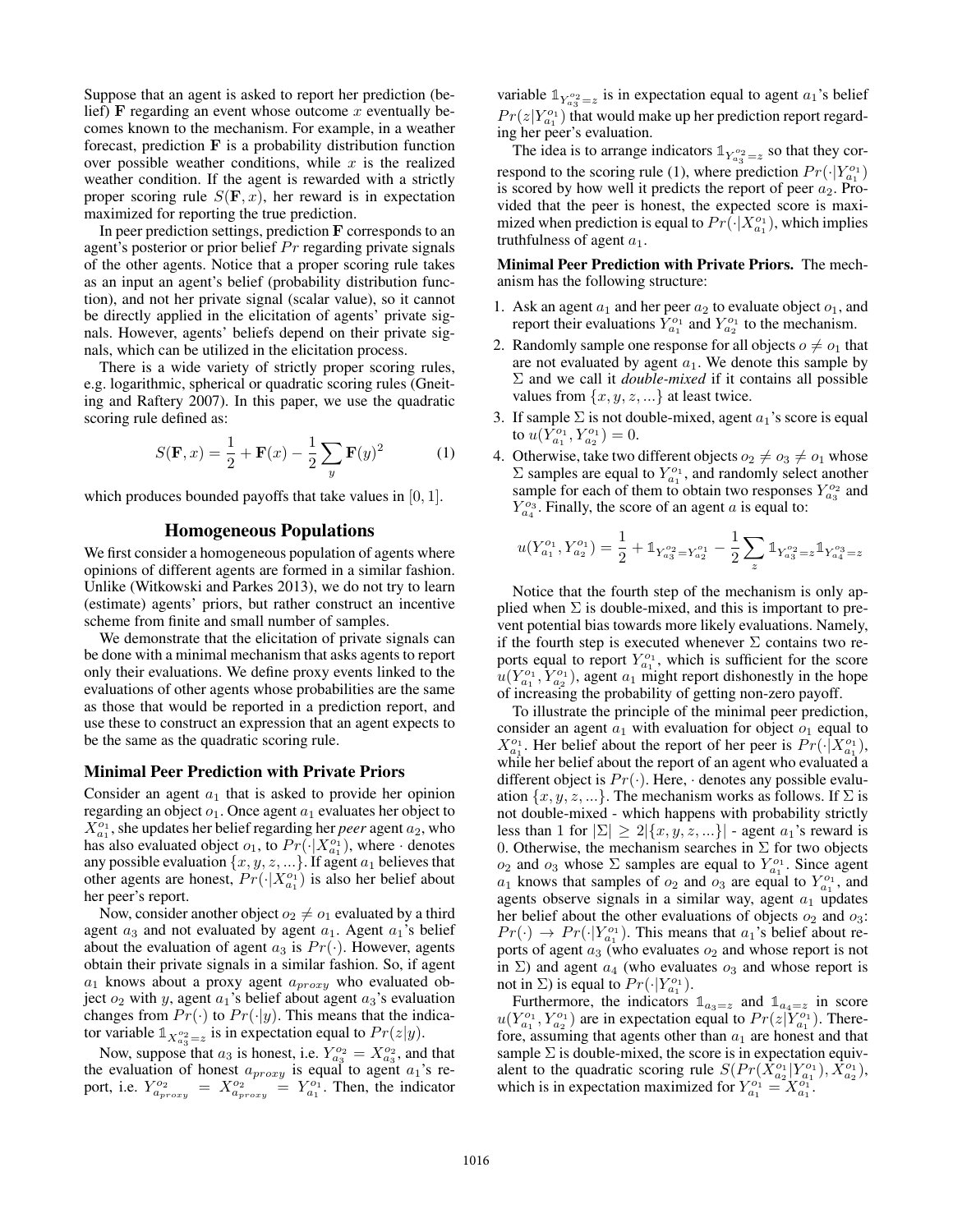

Figure 1: Minimal Peer Prediction with Private Priors.

Figure 1 shows one possible outcome of the elicitation process for a binary evaluation space  $\{x, y\}$ . To score agent  $a_1$ , the minimal peer prediction first builds  $\Sigma$  sample based on the reports of the proxy agents. Since  $\Sigma$  is double-mixed, the mechanism acquires the reports of agents  $a_3$  and  $a_4$ , that, together with the report of agent  $a_2$ , define agent  $a_1$ 's score. In this case, the (ex post) score of agent  $a_1$  is equal to  $\frac{1}{2}$ .

Theorem 1. *The Minimal Peer Prediction with Private Priors is strictly Bayes-Nash incentive compatible whenever sample* Σ *contains at least two times more elements than the evaluation space*  $\{x, y, z, ...\}$ *, i.e.*  $|\Sigma| \ge 2 | \{x, y, z, ...\} |$ *.* 

*Proof.* Consider an agent  $a_1$  whose evaluation is equal to  $x$ , and suppose other agents are honest, including an agent  $a_2$  whose evaluation is equal to y. Due to the independence of  $Y_{a_3}^{o_2}$  and  $Y_{a_4}^{o_3}$  and linearity of expectations, the expected score of agent  $a_1$  for reporting  $\tilde{x}$  is equal to:

$$
\bar{u}(\tilde{x}, y) = \pi(\Sigma) \left[ \frac{1}{2} + Pr(y|\tilde{x}) - \frac{1}{2} \sum_{z} Pr(z|\tilde{x})^{2} \right]
$$

where  $\pi(\Sigma)$  is the probability that  $\Sigma$  is double-mixed. Fully mixed priors and  $|\Sigma| \geq 2 |\{x, y, z, ...\}|$  imply that  $\pi(\Sigma) > 0$ , so  $\bar{u}(\tilde{x}, y)$  has the structure of the quadratic scoring rule, scaled by  $\pi(\Sigma)$ , that rewards agent  $a_1$ 's posterior beliefs  $Pr(\cdot|\tilde{x})$  with the realization of the outcome specified by agent  $a_2$ 's report. Since the quadratic scoring rule is in expectation maximized when agent  $a_1$  reports her true belief  $Pr(\cdot|x)$ , agent  $a_1$  is incentivized to report honestly her evaluation, i.e.  $\tilde{x} = x$ . Moreover, agent  $a_1$  is strictly incentivized to do so because of the stochastic relevance of her posterior beliefs. П

The mechanism requires  $2|\{x, y, z, ...\}|$  statistically similar objects in addition to the object rated by agent  $a$ . This is usually not the issue since the answer space  $\{x, y, z, \ldots\}$ is often significantly smaller than the amount of objects that the mechanism wants to evaluate. For example, Amazon's ratings consists of only 5 discrete elements (5 stars), while large number of products have statistically similar features.

Notice that the score  $u(Y_{a_1}^{o_1}, Y_{a_2}^{o_1})$  takes values in  $[0, \frac{3}{2}],$  so the payments are ex post individually rational and bounded. By multiplying it with a constant  $\alpha > 0$  and adding a constant  $\beta$ , we can achieve that payoffs take values from an arbitrary interval. Furthermore, for  $N_a$  agents,  $\alpha = \frac{2}{3} \frac{B}{N_a}$  and  $\beta = 0$ , the sum of all payoffs does not exceed a budget B.

The main drawback of the minimal peer prediction is that it assumes evaluations of different agents to be generated in a similar fashion. In the following section, we analyze a scenario that relaxes this assumption, and examine a protocol that elicits agents' beliefs along with their evaluations.

#### Heterogeneous Population

Unlike the previous section, a group of agents is now considered to have heterogeneous characteristics. More precisely, for two different agents  $a_1$  and  $a_2$ , private signals for object  $o$  are obtained by sampling two different distributions,  $Q(X_{a_1}^o | \Omega = \omega)$  and  $Q(X_{a_2}^o | \Omega = \omega)$ , respectively. This situation describes agents who form their opinions in different ways, e.g. an agent can be aware that her preferences significantly deviate from the rest of the population. In the general case, when two agents  $a_1$  and  $a_2$  can have arbitrary beliefs, it is not possible to create strict incentives that would elicit both agent  $a_1$ 's and agent  $a_2$ 's private signals.

Proposition 1. *No mechanism can provide incentives to heterogeneous agents that would make honest reporting a strict Bayes-Nash equilibrium.*

*Proof (Sketch).* Consider two agents  $a_1$  and  $a_2$  that evaluate object  $o$ . Assume agent  $a_1$  believes that her peers  $a_3$ sample from the distribution:

$$
R_{a_1}(X_{a_3}^o = x | \Omega = \omega) = R_{a_1}(X_{a_1}^o = x | \Omega = \omega), \forall x
$$

while agent  $a_2$  believes that her peers  $a_4$  sample from the distribution:

$$
R_{a_2}(X_{a_4}^o = x | \Omega = \omega) = R_{a_2}(X_{a_2}^o = y | \Omega = \omega)
$$
  
\n
$$
R_{a_2}(X_{a_4}^o = y | \Omega = \omega) = R_{a_2}(X_{a_2}^o = x | \Omega = \omega)
$$
  
\n
$$
R_{a_2}(X_{a_4}^o = z | \Omega = \omega) = R_{a_2}(X_{a_2}^o = z | \Omega = \omega), \forall z \neq x, y
$$

Notice that peers  $a_3$  include agent  $a_2$ , peers  $a_4$  include agent  $a_1$ , and peers  $a_3$  and  $a_4$  have common agents. What matters here, however, is that agents  $a_1$  and  $a_2$  have different beliefs regarding the private signals of their peers.

Furthermore, let  $R_{a_1}(X_{a_1}^o = z | \Omega = \omega) = R_{a_2}(X_{a_2}^o =$  $z|\Omega = \omega$ ) for all evaluations z. Since  $X_{a_3}^o = x$  from agent  $a_1$ 's perspective has the same statistical properties as  $\overline{X}_{a_4}^o = y$  from agent  $a_2$ 's perspective, the expected payoff of agent  $a_1$  for reporting x is the same as the expected payoff of agent  $a_2$  for reporting y when agents have equal evaluations  $X_{a_1}^o = X_{a_2}^o$ . Therefore, the mechanism cannot strictly incentivize the agents to report honestly both evaluations  $x$ and y.  $\Box$ 

While truthfulness cannot be achieved in this scenario, one can incentivize an agent to report *consistently*, i.e. to report the same report for equal evaluations. More formally:

Definition 1. *An agent* a*'s strategy of reporting her private signals (evaluations) is consistent if it can be described by a bijective function*  $\sigma : \{x, y, z, ...\} \rightarrow \{x, y, z, ...\}$  *that maps evaluations to reports. That is, whenever agent* a*'s evaluation is equal to x, her report is equal to*  $\sigma(x)$ *.*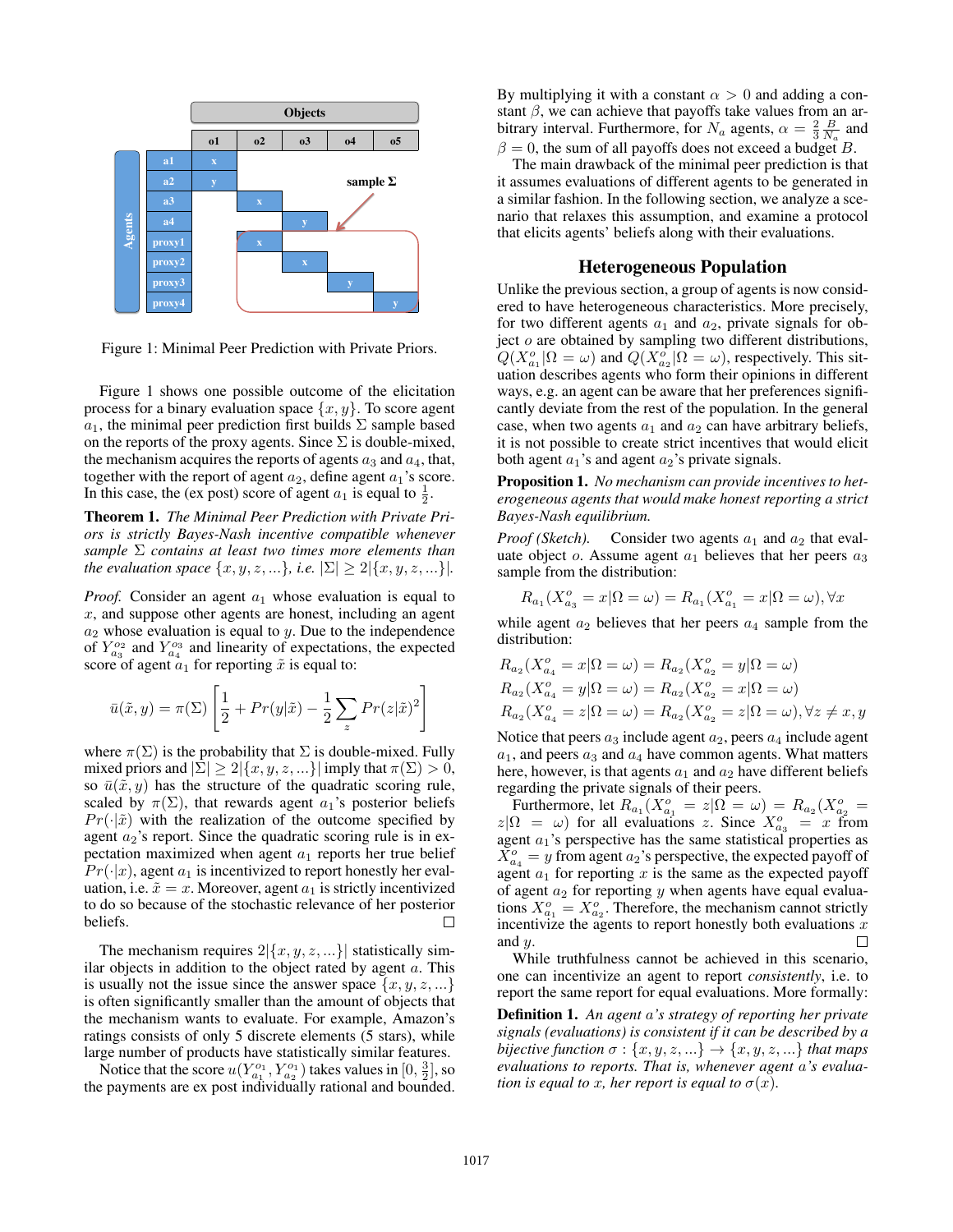### Bayesian Truth Serum with Private Priors

We present a mechanism that is based on the principles of the Bayesian Truth Serum (BTS) (Prelec 2004), where an agent is rewarded for providing two reports: *information* report that corresponds to her private signal, and *prediction* report that corresponds to her posterior belief regarding the distribution of information reports. We develop on the divergence-based BTS from (Radanovic and Faltings 2014), which penalizes agents who have similar information reports, but significantly different prediction reports. In our setting we cannot utilize such comparison as the setting does not assume a common prior among agents. Instead, we incentivize an agent to be *consistent* by comparing her own reports for different objects.

In this section, we consider a slightly different scenario, in which a single agent  $a$  evaluates multiple objects, one after another, until a certain stopping criterion is reached. We model the criterion probabilistically by assuming that after each round the process terminates with a probability equal to  $\tau \in (0, 1)$ . That is, an agent at round i is asked to evaluate more objects with probability  $\tau$ , or stated slightly differently, the number of objects to be evaluated by agent  $\alpha$  is sampled from the geometric distribution with parameter  $\tau$ , and this number is not announced to agent a.

Consider an agent a who evaluates objects  $\{o_1, ..., o_m\}$ in a sequential manner, and is asked to provide for each of them: her evaluation  $Y_a^{\scriptscriptstyle O_i}$  and her prediction  $\mathbf{F}_a^{\scriptscriptstyle O_i}$  regarding how other agents have evaluated  $o_i$ . Our approach of eliciting consistent behaviour is based on linking an agent's evaluations  $Y$  to her predictions  $\bf{F}$ . Namely, an agent's predictions should be similar for similar evaluations, so we can use this fact to construct incentives that encourage consistent reporting. In order to apply such a principle, one needs to define a similarity measure of predictions.

Notice that each scoring rule is associated with a divergence function that measures the difference between the expected scores of the true (optimal) prediction  $\mathbf{F}_{true}$  and the reported prediction  $\mathbf{F}_{rep}$ . For example, the divergence of the quadratic score (1) is equal to:

$$
D(\mathbf{F}_{true}||\mathbf{F}_{rep}) = \frac{1}{2} \sum_{z} (\mathbf{F}_{true}(z) - \mathbf{F}_{rep}(z))^2
$$
 (2)

The divergence function (2) is, in fact, the Euclidean distance between two predictions, so it represents a suitable candidate for a similarity measure of predictions. As already mentioned, equal evaluations lead to similar predictions, which we can utilize to detect inconsistencies in reports, and, thus, penalize inconsistent behaviour. In particular, in our approach we penalize an agent if the divergence (2) between her two predictions that correspond to equal evaluations is larger than a random threshold.

Bayesian Truth Serum with Private Priors. The mechanism has the following structure:

1. Sample a number  $m$  from the geometric distribution with parameter  $\tau \in (0, 1)$ , and randomly select m a priori similar objects  $\{o_1, ..., o_m\}$ .<sup>3</sup>

- 2. Ask an agent a to rate objects  $\{o_1, ..., o_m\}$  in a sequential manner - when rating an object  $o_i$ , the agent does not know if there are more objects to rate, she only knows that the probability of having additional objects is equal to  $\tau$ .
- 3. For each object  $o_i$  agent a reports:
	- *information* report  $Y_a^{o_i}$ , i.e. her evaluation of the object;
	- *prediction* report  $\mathbf{F}_a^{o_i}$ , i.e. her prediction regarding the frequency of information reports for the object.
- 4. Agent a is rewarded with two scores: a prediction score, that she receives after rating each object, and an information score, that she receives after rating all the objects.
- 5. *Prediction* score  $u_1$  rewards an agent  $a$  for her prediction report  $\mathbf{F}_a^{o_i}$  using the quadratic scoring rule and the information report of a randomly chosen peer agent  $p$  who evaluated object  $o_i$ :

$$
u_1 = S(\mathbf{F}_a^{o_i}, Y_p^{o_i})
$$

6. *Information* score  $u_2$  rewards an agent  $a$  for her information reports  $\{Y_a^{o_1}, ..., Y_a^{o_m}\}$  using the fact that similar evaluations should lead to similar prediction reports. More precisely, the agent is penalized (not rewarded by 1) if the divergence (defined by (2)) between any two prediction reports whose corresponding information reports are equal is larger than a randomly chosen threshold  $\theta \in (0,1)$ :

$$
u_2 = \begin{cases} 0 & \text{if } \max_{Y_a^{o_i} = Y_a^{o_j}} D(F_a^{o_i} || F_a^{o_j}) > \theta \\ 1 & \text{otherwise} \end{cases}
$$

If there are no two equal information reports  $Y_a^{o_i} = Y_a^{o_j}$ , we set the information score to  $u_2 = 1$ .

When rating object  $o_i$ , agent  $a$  does not know whether there are more objects to rate. This is important in order to ensure strict incentives for consistent reporting at each round of the mechanism. Namely, if agent  $a$  knows that object  $o_m$ , evaluated as y, is the last object to evaluate, and all objects prior to  $o_m$  are evaluated as x, then she is indifferent between reporting  $y$  and  $z$ . This is due to the fact that there does not exist any other object evaluated by agent a as y or z, so the information score is unaffected for reports  $y$  and  $z$ .

To illustrate the principle of the mechanism, consider an agent a who evaluates object  $o_1$  as x. Her belief about the evaluations of other agents who evaluated the same object  $o_1$  is  $Pr(\cdot|x)$ , where  $\cdot$  denotes a possible evaluation. Thus, if she believes that others are honest, her best response is to report the prediction  $\mathbf{F}_a^{\scriptscriptstyle o_1} = Pr(\cdot|x)$ . Now, consider another object  $o_2$ , that agent a evaluates as y. Naturally, agent a's belief about the evaluations of other agents for object  $o_2$  is equal to  $Pr(\cdot|y)$ , and her best response to truthful behaviour of others is to report the prediction  $\mathbf{F}_a^{o_2} = Pr(\cdot|y)$ . To maximize her information score, agent  $a$  should report different information reports for objects  $o_1$  and  $o_2$ , because  $D(\mathbf{F}_a^{\circ}||\mathbf{F}_a^{\circ}) > 0$  could be larger than random threshold  $\theta > 0$ . In other words, in order to avoid the information score equal to 0, agent a should report consistently.

Theorem 2. *Consider the Bayesian Truth Serum with Private Priors. The strictly best response of an agent* a *to truthful behaviour of the other agents is to report at each stage* i

<sup>&</sup>lt;sup>3</sup>Number of tasks m can be controlled by both the total number of tasks  $M$  and parameter  $\tau$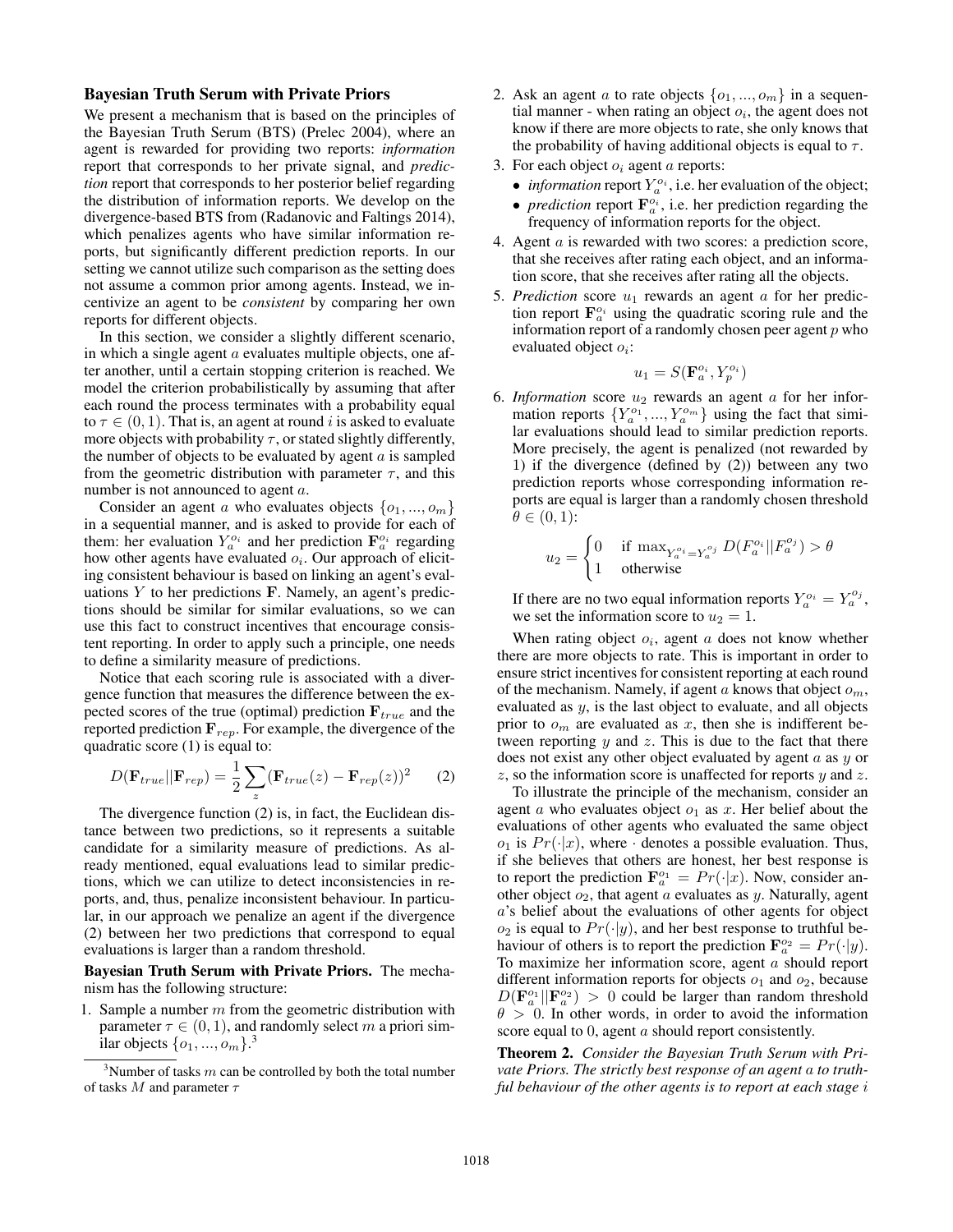her true prediction report  $\mathbf{F}_a^{\scriptscriptstyle o_i} = Pr(X_p^{\scriptscriptstyle o_i}|X_a^{\scriptscriptstyle o_i})$  and a con*sistent information report*  $Y_a^{\circ i} = \sigma(X_a^{\circ i})$ .

*Proof.* Consider an agent a and suppose all the other agents are honest. The maximal values of the prediction scores are obtained when the agent reports her true prediction reports. Due to the stochastic relevance, this is a strict optimum.

We also need to show that agent  $\alpha$  is strictly incentivized to use a strategy  $\sigma$  when reporting her information reports, and that the information score does not change strict incentives for the prediction reports. It suffices to prove that when agent a reports her true predictions, the maximum of the information report is obtained when she uses  $\sigma$  reporting strategy. Suppose that agent a does report her honest predictions. If she uses  $\sigma$  strategy, her information score is indeed equal to 1, which is its optimal value. Namely, in that case we have  $\max_{Y_a^{o_i}=Y_a^{o_j}} D(\mathbf{F}_a^{o_i}||\mathbf{F}_a^{o_j}) = 0 < \theta$ . Therefore, the agent is incentivized to report honestly her prediction report and consistently her information report.

Lastly, we need to show that not using a bijective function  $\sigma$  only lowers the expected payoff of her information score. Namely, at each stage  $i$ , there is always a strictly positive probability  $p$  that agent  $a$  will experience all possible evaluations  $\{x, y, z, ...\}$ , and that threshold  $\theta$  will be small enough so that  $D(Pr(\cdot|X_a^{o_i}=x)||Pr(\cdot|X_a^{o_j}=y)) > \theta, \forall x \neq y$ . Hence, her information score is in expectation less than or equal to:  $(1-p) \cdot 1 + p \cdot 0 < 1$ . Therefore, reporting honest predictions  $F_a^{\sigma_i}$  and consistent evaluations  $\sigma(X_a^{\sigma_i})$  is agent a's best response to honest behaviour of the other agents.  $\Box$ 

The direct consequence of Theorem 2 is that truthful reporting is an equilibrium strategy.

Theorem 3. *Truthful reporting is a weak Perfect Bayes-Nash equilibrium in the Bayesian Truth Serum with Private Priors.*

*Proof.* The claim follows from Theorem 2 and the fact that  $\sigma$  can also be an identity function, i.e.  $\sigma(x) = x, \forall x$ .  $\Box$ 

Note that among all bijective functions  $\sigma$ , the identity function corresponding to truthful reporting is the only one that can be implemented without coordination among agents and thus has the lowest cost, so that in practice the truthful equilibrium can be expected to be strict.

One might be worried that the number of tasks  $m$  evaluated by an agent a could potentially be large. However, the analysis of the mechanism is valid for any parameter  $\tau \in (0, 1)$ , so  $\tau$  can be set to arbitrarily small value to make probability of having large number of tasks m very small.

Score  $u_1$  of the the Bayesian Truth Serum with Private Priors is the quadratic scoring rule that takes values in [0, 1], while score  $u_2$  is either 0 or 1, so the mechanism is expost individually rational and provide bounded incentives. As shown in the previous section, this implies that the scores can be scaled so that participants receive positive payments, while the total payoff does not exceed a fixed budget.

As making and interpreting observations is costly, some agents can be expected to take shortcuts and submit reports that are independent of the object and chosen according to some distribution rand (which may also be deterministic

and always chose the same value). We call such a strategy heuristic reporting. Suppose that  $\alpha$  fraction<sup>4</sup> of all agents do not respond to incentives, but instead they generate reports randomly according to a distribution rand. If the other  $1-\alpha$ agents are honest, consistent reporting remains the best response. The intuition is that an agent's belief regarding the reports of other agents changes, but she is still incentivized to report consistently. Having in mind that truthfulness is a consistent behaviour, we obtain that truthful reporting remains to be an equilibrium strategy for agents who respond to the incentives.

**Proposition 2.** *Suppose that*  $\alpha < 1$  *fraction of agents reports heuristically according to some random distribution* rand*. Then for the other agents, truthful reporting is a weak Perfect Bayes-Nash equilibrium of the Bayesian Truth Serum with Private Priors.*

*Proof (Sketch).* Consider an agent a and suppose there are  $\alpha$  agents who report heuristically and  $1 - \alpha$  agents who are honest. An agent a's posterior belief regarding her peer's report  $Pr(Y_p^{o_i}|X_a^{o_i})$  is not anymore equal to  $Pr(X_p^{o_i}|X_a^{o_i})$ , so to avoid confusion let us denote  $Pr(Y_p^{o_i} = y | \hat{X}_a^{o_i} = x)$ by  $\hat{Pr}(y|x)$ , and  $\hat{Pr}(X^{o_i}_{p} = y | X^{o_i}_{a} = x)$ , as usual, by  $Pr(y|x)$ . The connection between the two is  $Pr(y|x)$  =  $(1 - \alpha) \cdot Pr(y|x) + \alpha \cdot rand(y)$ . Since Pr can be seen as a possible belief of agent  $\alpha$  that has the same properties as the belief  $Pr$ , including stochastic relevance, the analysis from the proof of Theorem 2 applies here as well. Hence, the claim follows from Theorem 3. П

## Conclusion

In this paper we designed two mechanisms that allow agents to have private prior beliefs. We showed that when agents' characteristics are homogeneous, there exists a simple and intuitive mechanism for truthful elicitation of agents' private information. On the other hand, for agents with heterogeneous characteristics, it is not possible to produce strict incentives for truthfulness. However, agents can be incentivized to report consistently, even in the presence of presence of agents who do not respond to the incentives. This further implies that truthful reporting is a (weak) equilibrium, but robust to the noise of heuristic reports. The most interesting direction for future work would be to analyze settings that lie in between the two explained in this paper, i.e. to explore settings that do not assume agents who have fully homogeneous characteristics, but do place some restrictions on how agents obtain their private information.

## Acknowledgments

The work reported in this paper was supported by Nano-Tera.ch as part of the OpenSense2 project. We thank the anonymous reviewers for useful comments and feedback.

<sup>&</sup>lt;sup>4</sup>More precisely, an agent does not respond to incentives with probability  $\alpha$ .